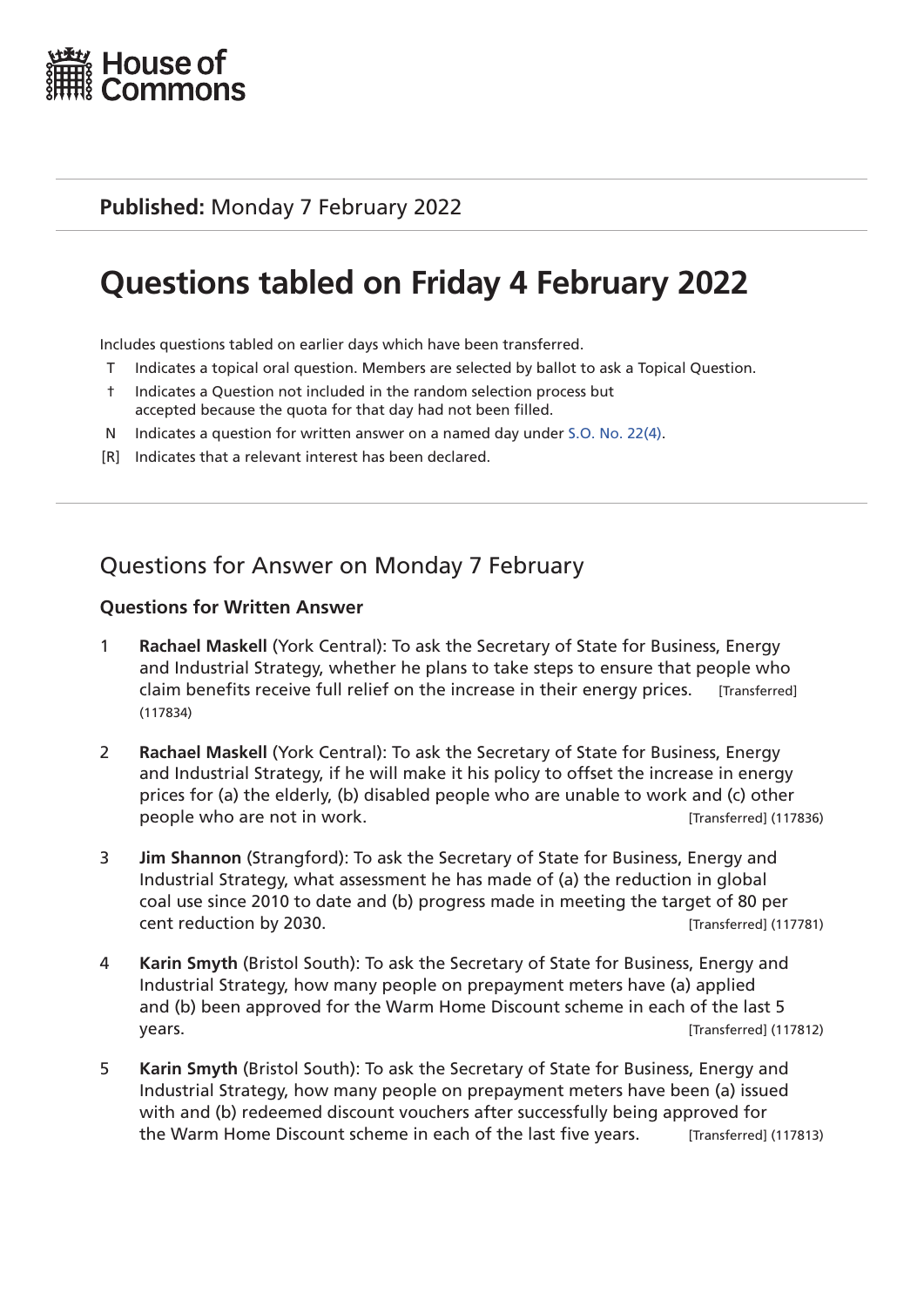- 6 **Karin Smyth** (Bristol South): To ask the Secretary of State for Business, Energy and Industrial Strategy, what steps the Government taken to help increase energy suppliers outreach programmes that help people with prepayment meters to apply for the Warm Home Discount scheme. [Transferred] (117814)
- 7 **Karin Smyth** (Bristol South): To ask the Secretary of State for Business, Energy and Industrial Strategy, what is the average time taken between application and issuing of the Warm Home Discount scheme vouchers to people on prepayment meters. [Transferred] (117815)
- 8 **Karin Smyth** (Bristol South): To ask the Secretary of State for Business, Energy and Industrial Strategy, whether he has had recent discussions with his Cabinet colleagues on the effectiveness of the Warm Home Discount scheme at reaching people on prepayment meters. [Transferred] (117816)
- 9 **Emma Hardy** (Kingston upon Hull West and Hessle): To ask the Secretary of State for Environment, Food and Rural Affairs, whether she plans to consult UK Fisheries on the interests of the UK far fishing fleet as part of the trade negotiations with Greenland. **Example 20** and the control of the control of the control of the control of the control of the control of the control of the control of the control of the control of the control of the control of the control of
- 10 **Jim Shannon** (Strangford): To ask the Secretary of State for International Trade, what steps her Department is taking to support UK small and medium enterprise engineering firms to reach a global market. [Transferred] (117777)
- 11N **Anneliese Dodds** (Oxford East): To ask the Secretary of State for Levelling Up, Housing and Communities, on what date the Government last submitted a report to the UN Committee on the Elimination of Racial Discrimination. [Transferred] (117047)
- 12N **Rachael Maskell** (York Central): To ask the Chancellor of the Exchequer, how the Levelling Up White Paper will help determine priorities for the next Comprehensive Spending Review. The Comprehensive Spending Review.
- 13 **Stephen Morgan** (Portsmouth South): To ask the Chancellor of the Exchequer, what assessment he has made of the potential merits of extending the 12.5 per cent VAT rate until the end of 2022 for the hospitality sector. [Transferred] (117890)
- 14N **Stephen Timms** (East Ham): To ask the Chancellor of the Exchequer, what the status is of the Government Social Research Publication Protocol entitled Publishing research and analysis in government; and what the consequences are in the event of a breach of that protocol. [Transferred] (116832)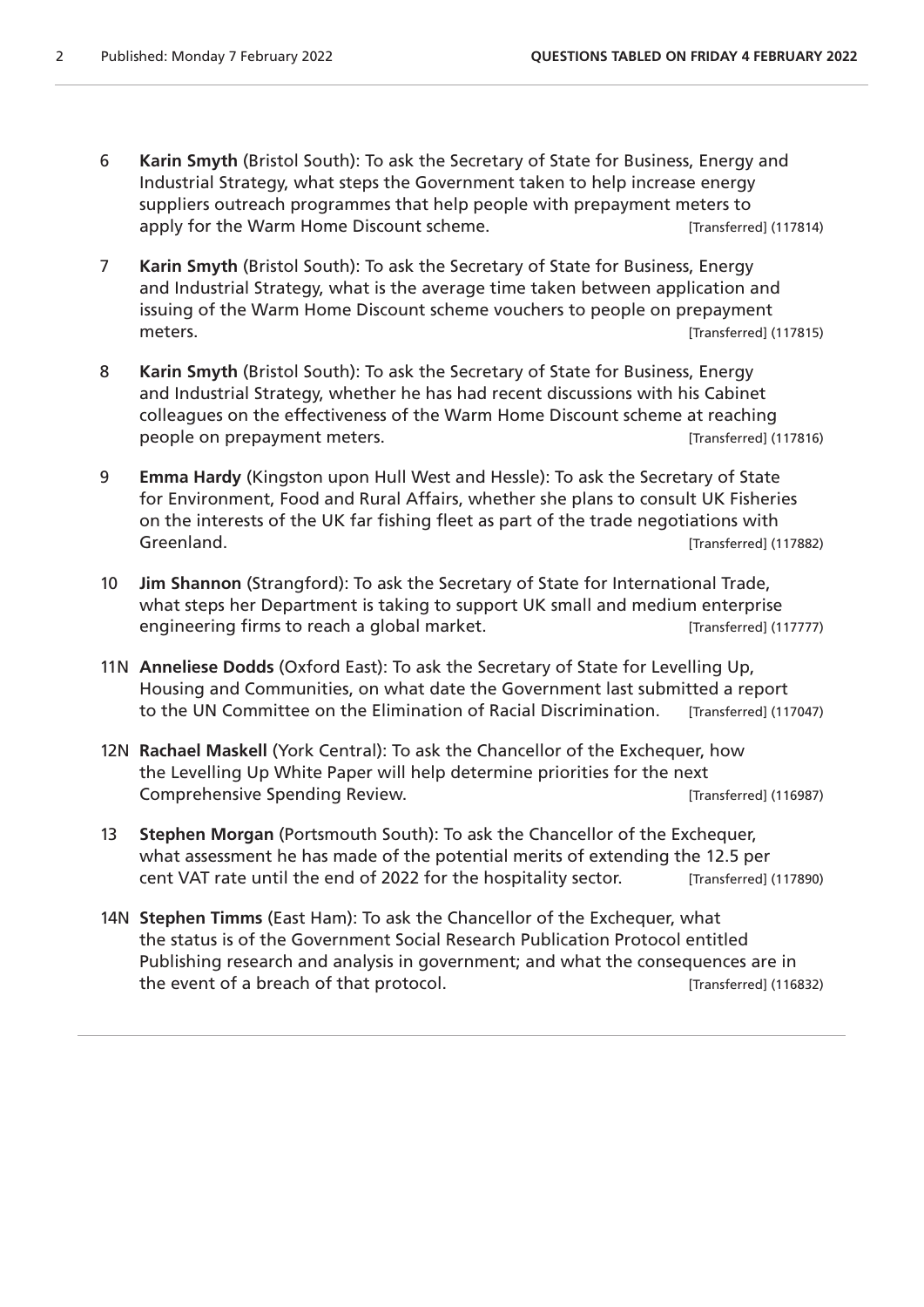### Questions for Answer on Tuesday 8 February

- 1N **Peter Grant** (Glenrothes): To ask the Secretary of State for Business, Energy and Industrial Strategy, what steps his Department is taking to raise awareness of the availability of the Warm Home Discount Scheme. [Transferred] (117824)
- 2 **Rachael Maskell** (York Central): To ask the Secretary of State for Business, Energy and Industrial Strategy, if he will make an assessment of the potential effect of the measures introduced by the Treasury on 3 February to tackle rising energy bills on (a) consumers and (b) businesses. (118570)
- 3 **Rachael Maskell** (York Central): To ask the Secretary of State for Business, Energy and Industrial Strategy, what steps his Department will take through its Net Zero Strategy to reduce energy costs for residential dwellings in each of the next 10 years. (118571)
- 4 **Rachael Maskell** (York Central): To ask the Secretary of State for Business, Energy and Industrial Strategy, what steps he is taking to introduce more renewable energy sources into the UK energy supply; and when those sources will be in place. (118572)
- 5 **Jeff Smith** (Manchester, Withington): To ask the Secretary of State for Business, Energy and Industrial Strategy, what plans he has to close the gap between the 30,000 heat pumps a year currently being installed and the Climate Change Committee's recommendation of installing 900,000 heat pumps a year by 2028. (118550)
- 6 **Catherine West** (Hornsey and Wood Green): To ask the Secretary of State for Business, Energy and Industrial Strategy, whether he has had discussions with representatives of water companies following the publication of research by Water UK on 4 February which found that water bills in the UK will rise by 1.7 per cent from April 2022. (118599)
- 7 **Beth Winter** (Cynon Valley): To ask the Secretary of State for Business, Energy and Industrial Strategy, what estimate his Department has made of number of households currently in fuel poverty in (a) Cynon Valley constituency and (b) Rhondda Cynon Taff local authority. (118641)

- 8 **Beth Winter** (Cynon Valley): To ask the Secretary of State for Business, Energy and Industrial Strategy, what estimate his Department has made of number of additional households likely to enter fuel poverty as a result of OFGEM decision to raise the price cap by £693 to £1971 in (a) Cynon Valley constituency and (b) Rhondda Cynon Taff local authority. (118642)
- 9 **Stuart Anderson** (Wolverhampton South West): To ask the Secretary of State for Digital, Culture, Media and Sport, what steps her Department is taking to ensure that under-represented communities in the West Midlands are involved in the work of the Public Broadcasting Review. The Contract of the Public Broadcasting Review.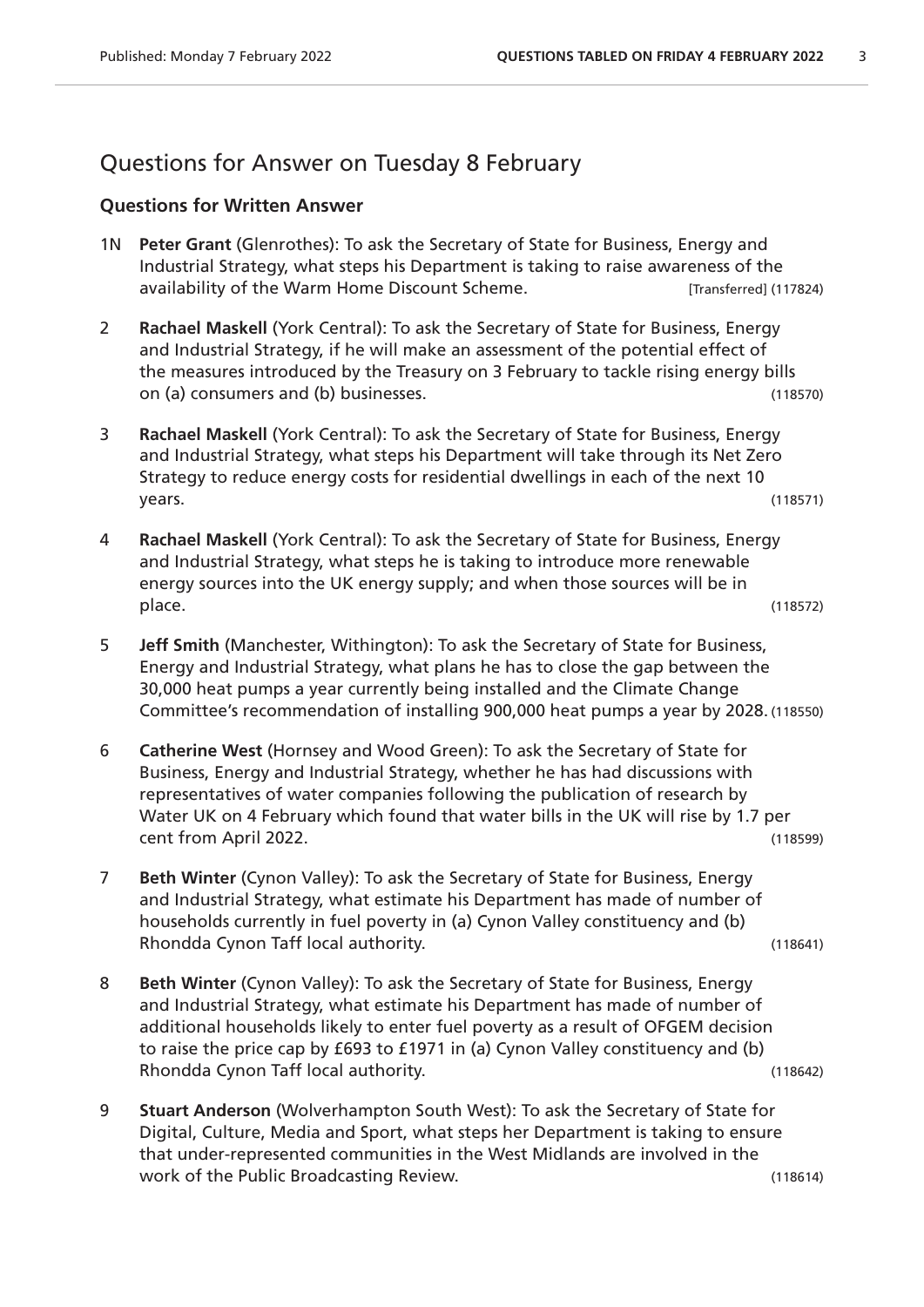- 10 **Julian Knight** (Solihull): To ask the Secretary of State for Digital, Culture, Media and Sport, what assessment her Department has made of the implications for its policies of OFCOM's recommendation in July 2021 that the accessibility of on-demand services should become a legal requirement. (118549) 11 **Caroline Lucas** (Brighton, Pavilion): To ask the Secretary of State for Digital, Culture, Media and Sport, what steps she is taking to increase access to all inland waters for enjoyment by recreational users, such as swimmers and canoeists. (118524) 12 **Caroline Lucas** (Brighton, Pavilion): To ask the Secretary of State for Digital, Culture, Media and Sport, what estimate she has made of the proportion of inland waters to which canoeists have uncontested accesses; and what assessment she has made of trends in the level of that proportion over the last 10 years. (118525) 13 **Charlotte Nichols** (Warrington North): To ask the Secretary of State for Digital, Culture, Media and Sport, what steps she is taking to remove misinformation on covid-19 vaccines online. (118636) 14 **Daisy Cooper** (St Albans): To ask the Secretary of State for Education, if he will introduce an attendance code to specifically authorise home learning whilst children in risk groups, as defined in table 4 of the Green Book Chapter 14a, are awaiting full covid-19 vaccination. (118620) 15 **Matt Hancock** (West Suffolk): To ask the Secretary of State for Education, how many schools have signed up to the Nuffield Early Language Intervention programme; and what assessment has been made of the effectiveness of that programme. (118529) 16 **Julian Knight** (Solihull): To ask the Secretary of State for Education, what guidance his Department has issued to schools regarding students diagnosed with long covid. (118548) 17N **Rachael Maskell** (York Central): To ask the Secretary of State for Education, if he will make an assessment of the potential merits of requiring local authorities to include the need for after-school provision in the education, health and care plans of disabled children. [Transferred] (117830)
	- 18 **Rachael Maskell** (York Central): To ask the Secretary of State for Education, how much funding has been allocated to the SEND transport budget (a) in York and (b) nationally in each of the last five years. (118584)
- 19 **Rosie Cooper** (West Lancashire): To ask the Secretary of State for Environment, Food and Rural Affairs, when he plans to respond to the letter from the hon. Member for West Lancashire dated 29 November 2021 regarding food poverty, reference ZA58355. (118513)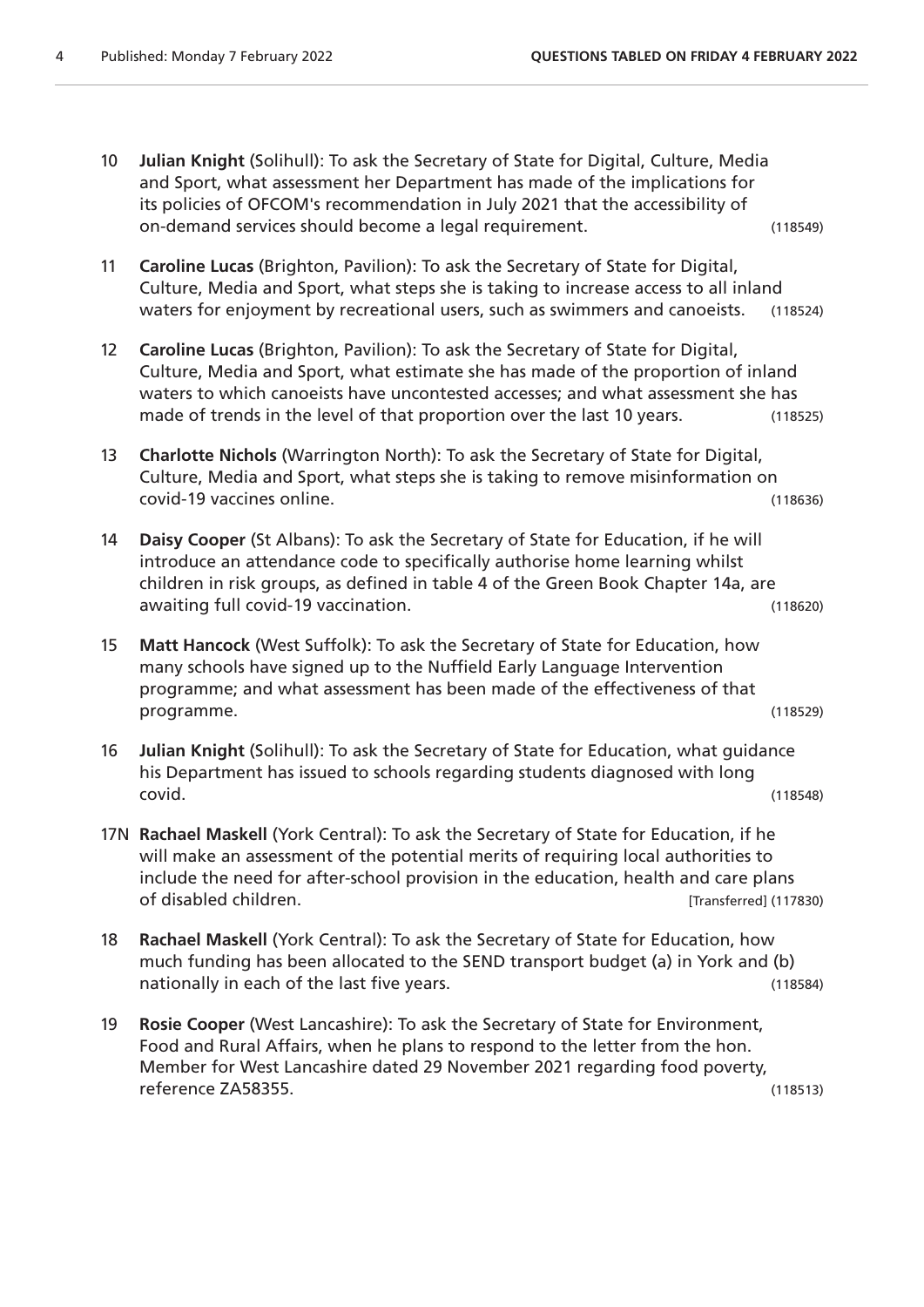- 20 **Ben Lake** (Ceredigion): To ask the Secretary of State for Environment, Food and Rural Affairs, what the closest polychlorinated biphenyls sediment level testing location is for the rivers (a) Ely, (b) Taff, (c) Usk, including beside old Newport Monsanto factory, (d) Severn Estuary, (e) Dee below old Cefn Mawr Monsanto Factory, (f) Cardiff Bay and (g) Newport Glebeland ditches. (118605)
- 21 **Ben Lake** (Ceredigion): To ask the Secretary of State for Environment, Food and Rural Affairs, whether determinations under Part 2A of the Environmental Protection Act 1990 have been completed at known polychlorinated biphenyls and para-nitrochlorobenzene locations including (a) Sutton Walls, Herefordshire, (b) Cefn Mawr factory site, (c) Maendy Quarry, (d) Tyr Llwyd old quarry, (e) Llwyneinion acid tar lagoon, Ruabon, and f) Stoneyhill quarry, Telford. (118606)
- 22 **Ben Lake** (Ceredigion): To ask the Secretary of State for Environment, Food and Rural Affairs, which environmental impact assessments detailing polychlorinated biphenyls leakage levels from historic landfill sites into South Wales watercourses have been made publicly available. (118607)
- 23 **Caroline Lucas** (Brighton, Pavilion): To ask the Secretary of State for Environment, Food and Rural Affairs, when the Government intends to end the practice of operator self-monitoring for water companies; which agency will take over that monitoring; and what funding will be made available for the delivery of that activity. (118523)
- 24 **Caroline Lucas** (Brighton, Pavilion): To ask the Secretary of State for Environment, Food and Rural Affairs, when he plans to publish the findings of the Habitats Regulations Assessment Advisory Working Group. (118526)
- 25 **Rachael Maskell** (York Central): To ask the Secretary of State for Levelling Up, Housing and Communities, what estimate he has made of the economic benefit to York that will result from his proposals for levelling up. (118579)
- 26 **Rachael Maskell** (York Central): To ask the Secretary of State for Levelling Up, Housing and Communities, who will be (a) responsible for the delivery of the levelling up agenda and (b) accountable to Parliament for areas of that agenda which intersect with (i) health, (ii) education and (iii) other departmental areas not within his Department. (118580)
- 27 **Rachael Maskell** (York Central): To ask the Secretary of State for Levelling Up, Housing and Communities, what plans he has to measure his levelling up agenda and how often that data will be published, to support parliamentary scrutiny of that agenda. (118581)
- 28 **Rachael Maskell** (York Central): To ask the Secretary of State for Levelling Up, Housing and Communities, what analysis he has undertaken to determine good practice when it comes to residential parking schemes; and which local authorities have adopted that model. The same state of the state of the state (118585)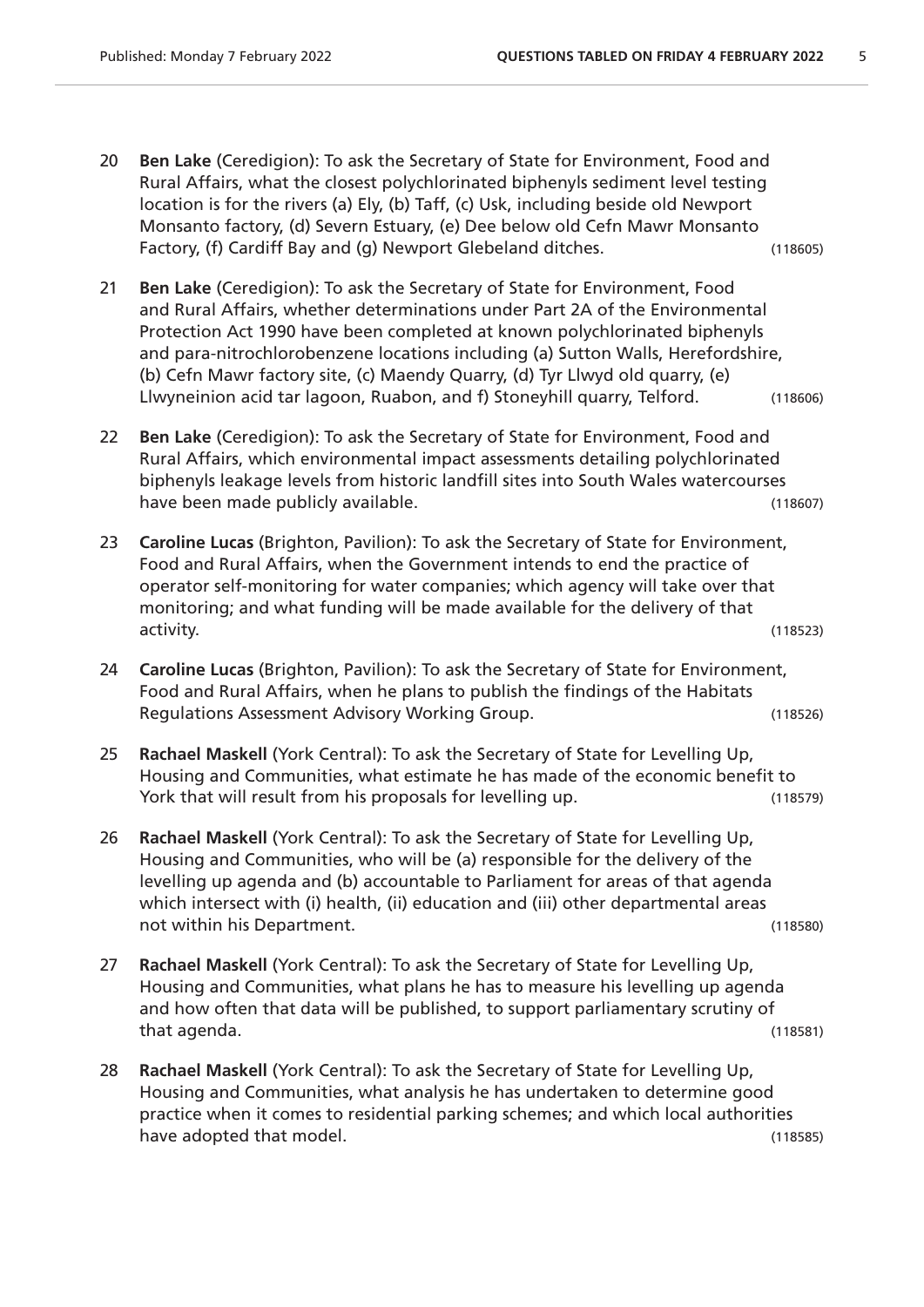- 29 **Rachael Maskell** (York Central): To ask the Secretary of State for Levelling Up, Housing and Communities, what assessment he has made of the extent to which digital residential parking schemes may exclude people who are not connected to digital technology. (118586)
- 30 **Rachael Maskell** (York Central): To ask the Secretary of State for Levelling Up, Housing and Communities, with reference to the Chancellor of the Exchequer's oral contribution of 3 February 2022, Official Report, column 472, what guidance his Department is providing to local authorities on distributing the discretionary fund to support people in fuel poverty. The same state of the support (118587)
- 31 **Beth Winter** (Cynon Valley): To ask the Secretary of State for Levelling Up, Housing and Communities, what estimate his Department has made of the number of families who are (a) eligible and (b) not eligible for the Energy Bills Rebate; in (i) Cynon Valley constituency and (ii) Rhondda Cynon Taff local authority. (118643)
- 32 **Gill Furniss** (Sheffield, Brightside and Hillsborough): To ask the Secretary of State for Transport, what steps is he taking to ensure that Northern trains can restore the currently suspended direct service from Meadowhall station to York. (118602)
- 33 **Rachael Maskell** (York Central): To ask the Secretary of State for Transport, whether he has plans to (a) coordinate an integrated bus strategy and (b) increase leadership for the bus sector. (118582)
- 34 **Rachael Maskell** (York Central): To ask the Secretary of State for Transport, what assessment has he made of (a) the cost of (i) rail travel and (ii) bus travel on people's transport choices, and (b) the effectiveness of fare levels with regard to attracting more passengers, in the context of rising costs of living. (118583)
- 35 **Mr Barry Sheerman** (Huddersfield): To ask the Secretary of State for Transport, what steps is he taking to mitigate the impact of poor air quality on pregnant women. (118507)
- 36 **Mr Barry Sheerman** (Huddersfield): To ask the Secretary of State for Transport, what steps he is taking to mitigate the impact of air pollution on new-born children. (118508)
- 37 **Mr Barry Sheerman** (Huddersfield): To ask the Secretary of State for Transport, whether he has plans to extend the legislative powers of local authorities to enable them to use cameras for the purposes of enforcement of noise pollution regulation. (118509)
- 38 **Mr Barry Sheerman** (Huddersfield): To ask the Secretary of State for Transport, what steps is he taking to ensure that assistance dog owners are not unlawfully refused entry to taxis and mini cabs. (118510)
- 39 **Alan Brown** (Kilmarnock and Loudoun): To ask the Secretary of State for Work and Pensions, what assessment the Government has made of the impact of rising inflation and cost of living on low-income families with children. (118562)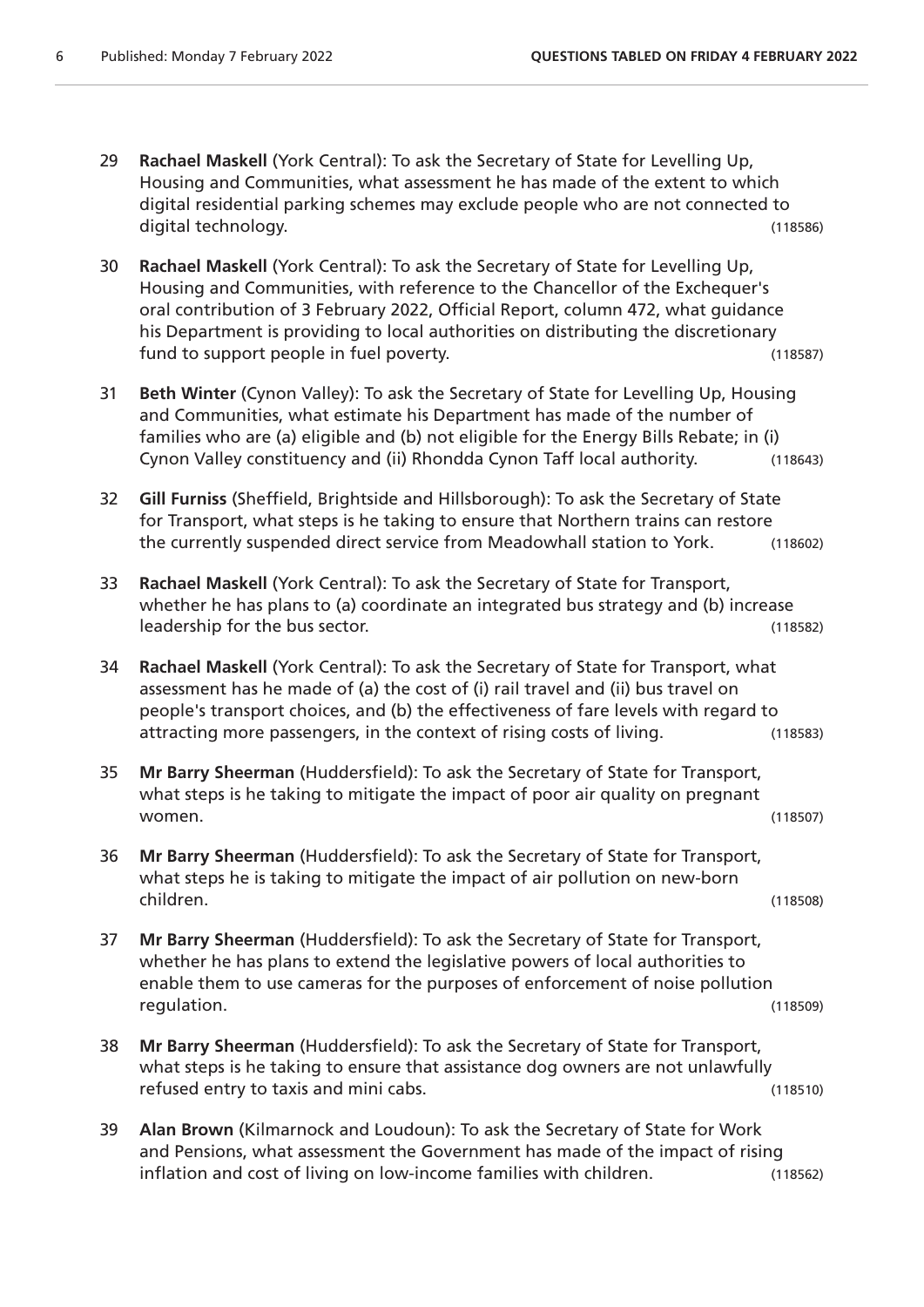- 40 **Alan Brown** (Kilmarnock and Loudoun): To ask the Secretary of State for Work and Pensions, what assessment the Government has made of the impact of increasing the child element of universal credit on reducing child poverty. (118566)
- 41 **Alan Brown** (Kilmarnock and Loudoun): To ask the Secretary of State for Work and Pensions, what assessment the Government has made of the effect of increasing benefits in line with living costs on levels of child poverty. (118567)
- 42 **Alan Brown** (Kilmarnock and Loudoun): To ask the Secretary of State for Work and Pensions, what discussions she has had with Cabinet colleagues about the potential merits of creating a dedicated Minister for tackling child poverty. (118568)
- 43N **Dame Diana Johnson** (Kingston upon Hull North): To ask the Secretary of State for Work and Pensions, if her Department will take steps with the Treasury to uprate benefits in line with inflation. The settle of the control of the control (117752) benefits in line with inflation.
- 44 **Rachael Maskell** (York Central): To ask the Secretary of State for Work and Pensions, with reference to the increase in the energy price cap announced on 3 February 2022, what steps she is taking to encourage eligible people to claim pension credit. (118573)
- 45 **Rachael Maskell** (York Central): To ask the Secretary of State for Work and Pensions, how many eligible people are not currently claiming their pension credit (a) in York and (b) nationally in each of the last 2 years. (118574)
- 46 **Daisy Cooper** (St Albans): To ask the Secretary of State for Health and Social Care, whether a covid recovery pass can be obtained following registration of a positive lateral flow test. (118619)
- 47 **Daisy Cooper** (St Albans): To ask the Secretary of State for Health and Social Care, if he will make it his policy to authorise school absences of children in risk groups as defined by table 4, the Green Book Chapter 14a, until they have been fully vaccinated and obtained maximum protection. (118621)
- 48 **Rosie Cooper** (West Lancashire): To ask the Secretary of State for Health and Social Care, when he plans to respond to the letter from the hon. Member for West Lancashire dated 13 October 2021 regarding student nursing funding, reference ZA57966, which was transferred to his department from the Department for Education. (118514)
- 49 **Charlotte Nichols** (Warrington North): To ask the Secretary of State for Health and Social Care, whether his Department has received an extra £350 million per week as a result of savings made from the UK leaving the EU. (118637)
- 50 **Taiwo Owatemi** (Coventry North West): To ask the Secretary of State for Health and Social Care, what assessment he has made of the reasons for the year-on-year fall in the number of midwives employed by the NHS in England. (118631)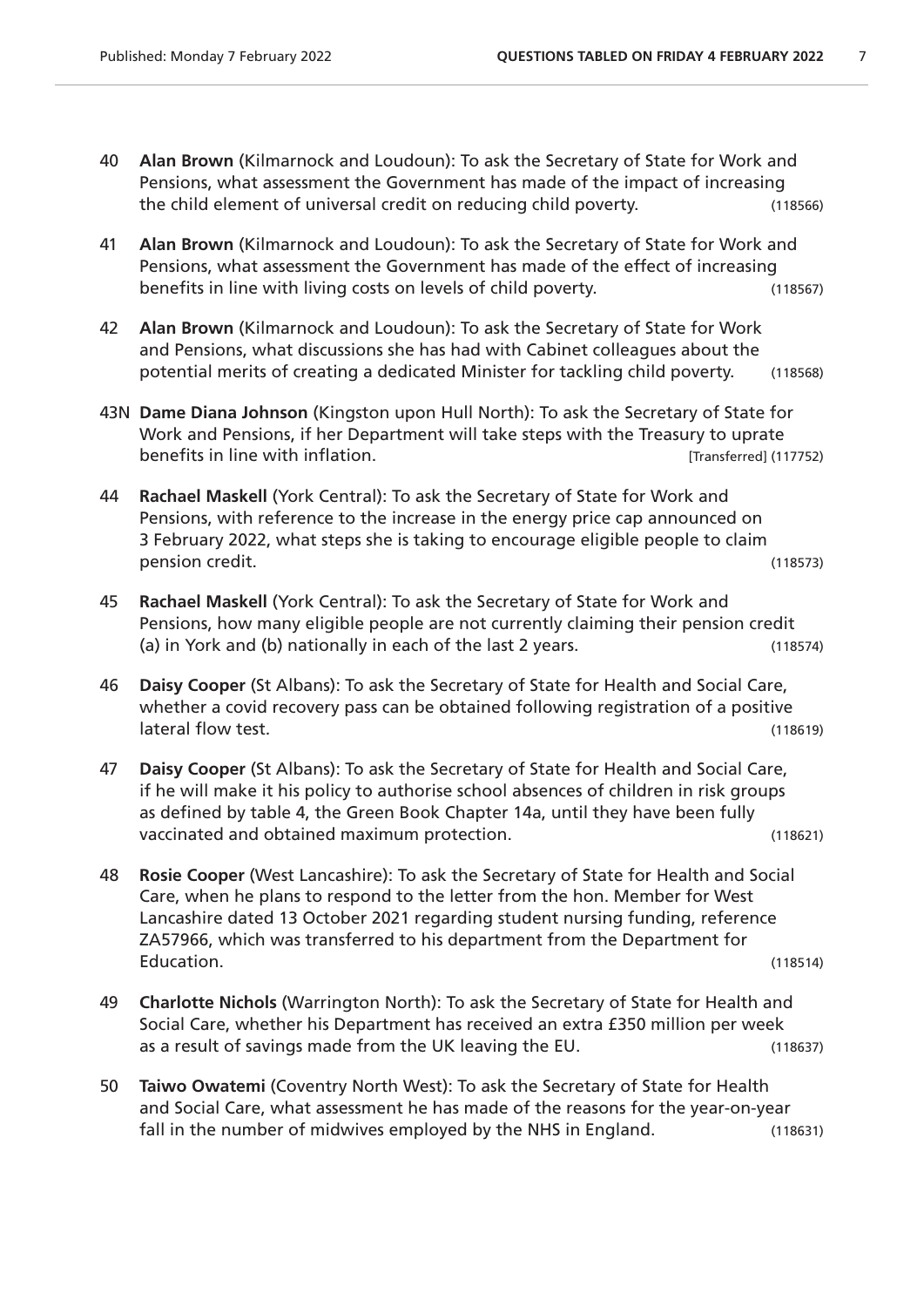- 51 **Taiwo Owatemi** (Coventry North West): To ask the Secretary of State for Health and Social Care, how many NHS midwives in England are recorded as having retired in each month since January 2020. (118632)
- 52 **Taiwo Owatemi** (Coventry North West): To ask the Secretary of State for Health and Social Care, what proportion of the NHS budget was spent on NHS maternity services in each year since 2015. (118633)
- 53 **Taiwo Owatemi** (Coventry North West): To ask the Secretary of State for Health and Social Care, how many student midwives were in receipt of a bursary in the most recent two academic years for which figures are available; what the average bursary paid to a student midwife was in each of those years; and what the total cost of those bursaries was to his Department in each year. (118634)
- 54 **Taiwo Owatemi** (Coventry North West): To ask the Secretary of State for Health and Social Care, pursuant to the Answer of 22 October 2021 to Question 56519 on Blood: Donors, what updated guidance and training has been issued to front line NHS Blood and Transplant Service staff following changes to blood donation rules.

```
(118635)
```
- 55 **Sarah Owen** (Luton North): To ask the Secretary of State for Health and Social Care, how many women aged between 40 and 50 have been diagnosed with breast cancer since January 2021. (118626)
- 56 **Sarah Owen** (Luton North): To ask the Secretary of State for Health and Social Care, how many women under the age of 35 have been diagnosed with breast cancer since January 2021. (118627)
- 57 **Sarah Owen** (Luton North): To ask the Secretary of State for Health and Social Care, what discussions he has had with the UK National Screening Committee on the potential merits of lowering the breast cancer screening age. (118628)
- 58 **Sarah Owen** (Luton North): To ask the Secretary of State for Health and Social Care, what assessment he has made of the potential merits of lowering the breast cancer screening age to help prevent the late diagnosis of breast cancer. (118629)
- 59 **Sarah Owen** (Luton North): To ask the Secretary of State for Health and Social Care, what estimate his Department has made of the number of people awaiting an invitation for breast cancer screening. (118630)
- 60 **John Penrose** (Weston-super-Mare): To ask the Secretary of State for Health and Social Care, when he plans to reply to the letters from the hon. Member for Weston-super-Mare of 12 November 2021 and 6 January 2022 on behalf of his constituent, Joan Davis. (118517)
- 61N **Angela Rayner** (Ashton-under-Lyne): To ask the Secretary of State for Health and Social Care, pursuant to the Answer of 1 February 2022 to Question 101748 on PPE Medpro: Baroness Mone, whether PPE Medpro was rated as red, amber or green in his Department's financial assessment. [Transferred] (117796)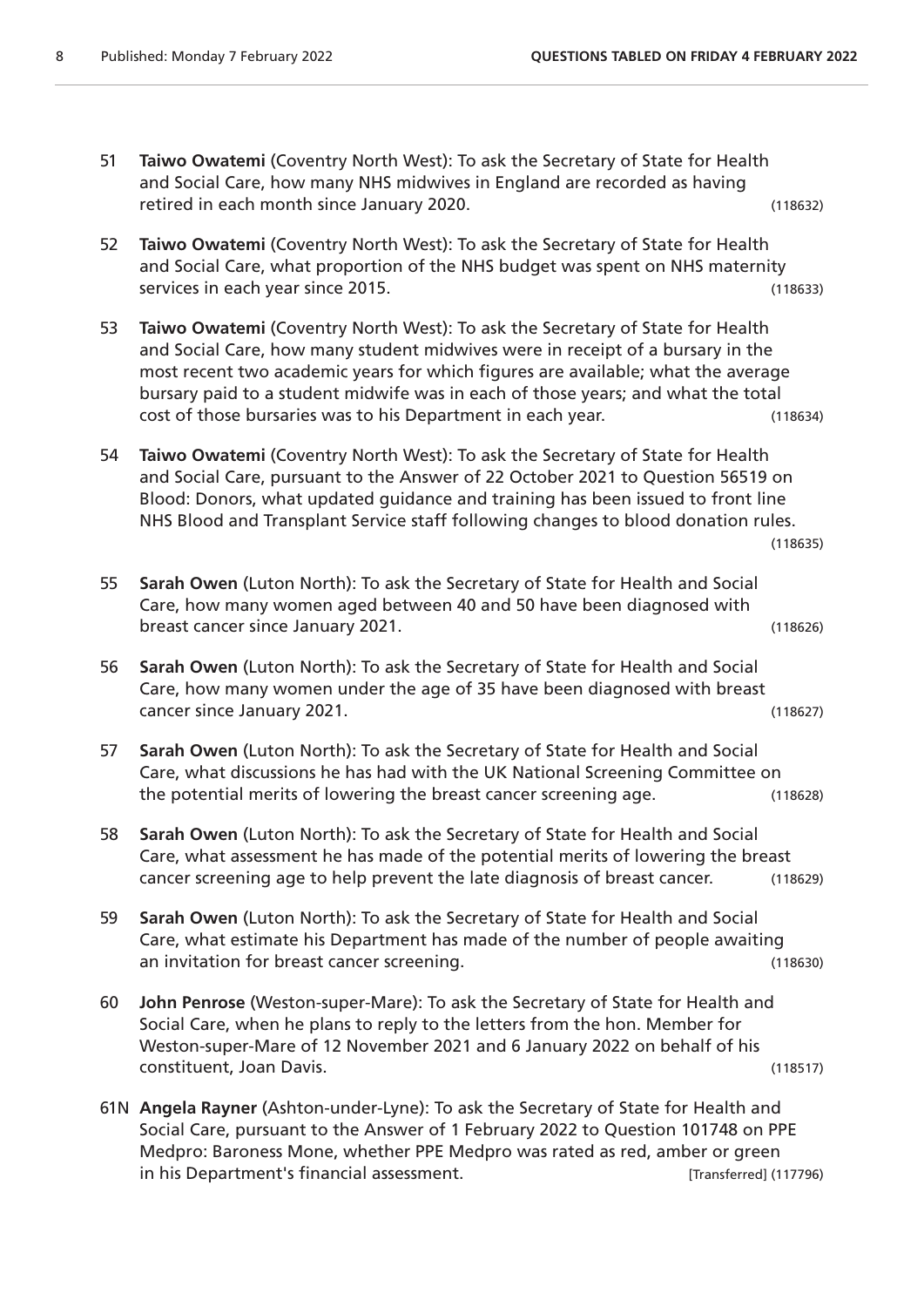- 62 **Mr Barry Sheerman** (Huddersfield): To ask the Secretary of State for Health and Social Care, whether his Department holds data on the proportion of pregnancies put at risk through (a) still birth, (b) preterm birth, (c) low birth weight and (d) congenital abnormalities because of air pollution since 2010. (118504)
- 63 **Mr Barry Sheerman** (Huddersfield): To ask the Secretary of State for Health and Social Care, whether services or treatments are available through the NHS to support pregnant women with the impacts of poor air quality. (118505)
- 64 **Mr Barry Sheerman** (Huddersfield): To ask the Secretary of State for Health and Social Care, whether his Department (a) has conducted or (b) holds information on research on the relationship between exposure to air pollution before or just after conception and the prevalence of birth defects in (i) England, (ii) Wales, (iii) Scotland and (iv) Northern Ireland. (118506)
- 65 **Nick Smith** (Blaenau Gwent): To ask the Secretary of State for Health and Social Care, whether his Department paid £600 million to Unispace Global Ltd for the purchase of personal protective equipment in 2020. (118520)
- 66 **Nick Smith** (Blaenau Gwent): To ask the Secretary of State for Health and Social Care, whether Unispace Global Ltd met its contractual obligations for providing adequate personal protective equipment under the contractual terms set by his Department in 2020. (118521)
- 67 **Nick Smith** (Blaenau Gwent): To ask the Secretary of State for Health and Social Care, whether any Government department has taken steps to investigate why payments made to Unispace Global Ltd were not reported by that company in its financial accounts; and if he will make a statement. (118522)
- 68 **Rosie Cooper** (West Lancashire): To ask the Secretary of State for Foreign, Commonwealth and Development Affairs, when she intends to respond to the letter from the hon. Member for West Lancashire dated 17 November 2021 regarding persecution of Christians around the world and the Bishop of Truro's 2019 report, reference ZA58272. (118515)
- 69 **Martyn Day** (Linlithgow and East Falkirk): To ask the Secretary of State for Foreign, Commonwealth and Development Affairs, what estimate her Department has made of the number of political prisoners being held in Egypt. (118588)
- 70 **Ruth Cadbury** (Brentford and Isleworth): To ask the Secretary of State for the Home Department, what her policy is on the validity of indefinite leave to remain applications for individuals from Afghanistan who travelled to Afghanistan before August 2021; and if she will make a statement. (118543)
- 71 **Ruth Cadbury** (Brentford and Isleworth): To ask the Secretary of State for the Home Department, what estimate she has made of the number of people who are in Afghanistan who have indefinite leave to remain in the UK. (118544)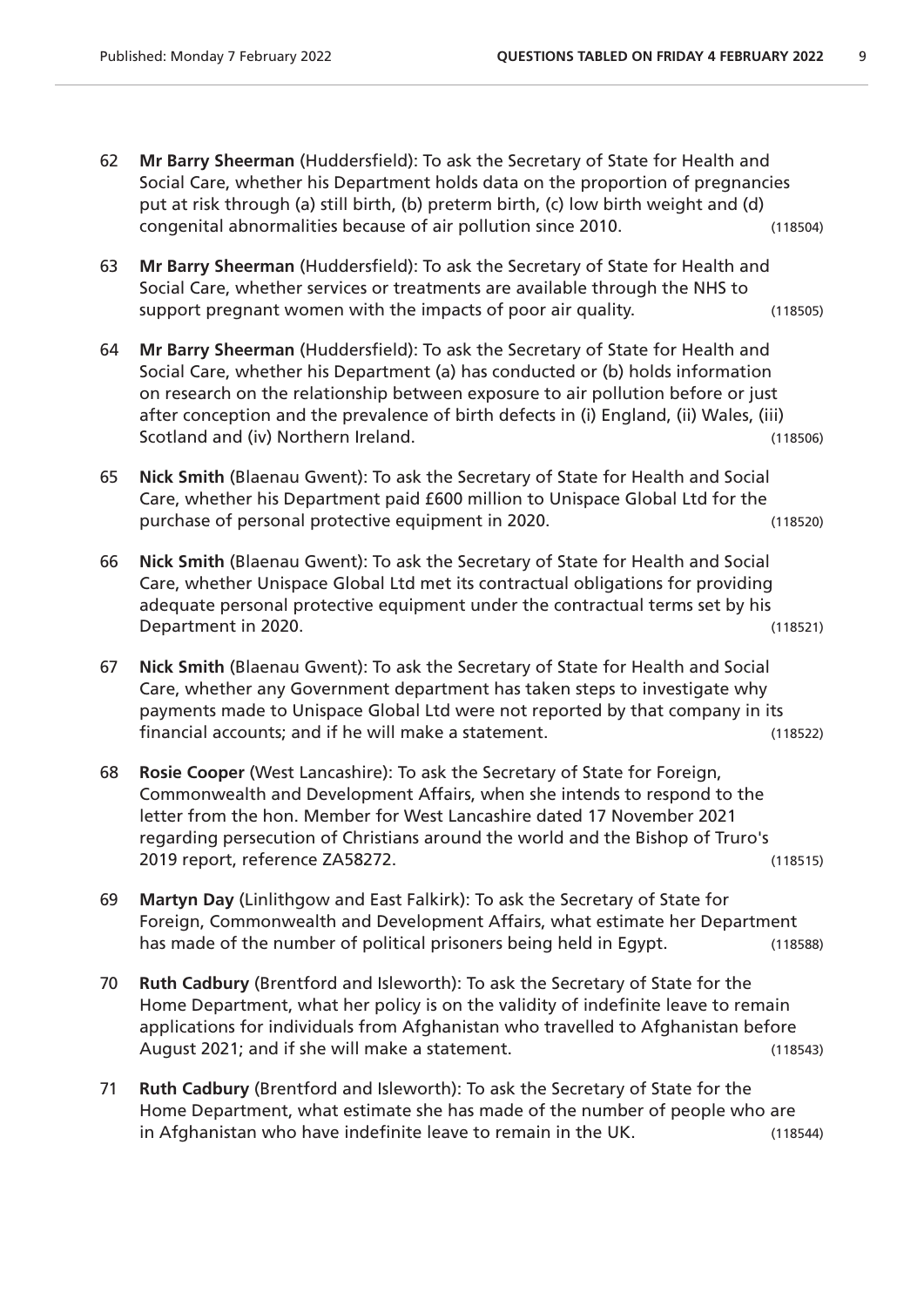- 72 **Ruth Cadbury** (Brentford and Isleworth): To ask the Secretary of State for the Home Department, whether her Department is reviewing the validity of indefinite leave to remain applications for those currently stranded in Afghanistan. (118545)
- 73 **Tim Farron** (Westmorland and Lonsdale): To ask the Secretary of State for the Home Department, what monitoring her Department has undertaken of fires caused by e-scooters in (a) single owned properties, (b) privately owned properties of multiple occupation and (c) multiple occupation social housing properties. (118518)
- 74 **Tim Farron** (Westmorland and Lonsdale): To ask the Secretary of State for the Home Department, what guidance her Department is providing to local authorities and housing associations on the safe storage of e-scooters, in response to recent fires. (118519)
- 75 **Charlotte Nichols** (Warrington North): To ask the Secretary of State for the Home Department, whether it is her policy that fraud and computer misuse should be reclassified from crimes to another category; and if she will make a statement. (118640)
- 76 **Martyn Day** (Linlithgow and East Falkirk): To ask the Secretary of State for Defence, what recent estimate his Department has made of the strength of (a) Pakistan's and (b) Israel's nuclear arsenal. (118589)
- 77 **Martyn Day** (Linlithgow and East Falkirk): To ask the Secretary of State for Defence, whether military equipment supplied by the UK has been used by Turkey in Syria. (118590)
- 78 **Kenny MacAskill** (East Lothian): To ask the Secretary of State for Defence, pursuant to the Answer of 3 February 2022 to Question 114942, what the market value was of the weapons given to Ukraine. The manuscript of the weapons given to Ukraine.
- 79N **Stephanie Peacock** (Barnsley East): To ask the Secretary of State for Defence, how many female service personnel have served sentences at the Military Correctional Training Centre in Colchester in each of the last five years. [Transferred] (117871)
- 80 **Ellie Reeves** (Lewisham West and Penge): To ask the Secretary of State for Justice, how many applications to become a band 3-5 prison officer were received in each year since 2010. (118603)
- 81 **Rosie Cooper** (West Lancashire): To ask the Chancellor of the Exchequer, when he plans to respond to the letter from the hon. Member for West Lancashire, dated 27 October 2021, on Lord Morse's review of the Loan Charge, reference ZA58107.

(118516)

82N **Mrs Emma Lewell-Buck** (South Shields): To ask the Chancellor of the Exchequer, how much has been spent on infrastructure per capita by the Government in (a) London, (b) the North East and (c) South Shields in each year from 2010 to 2022. [Transferred] (117792)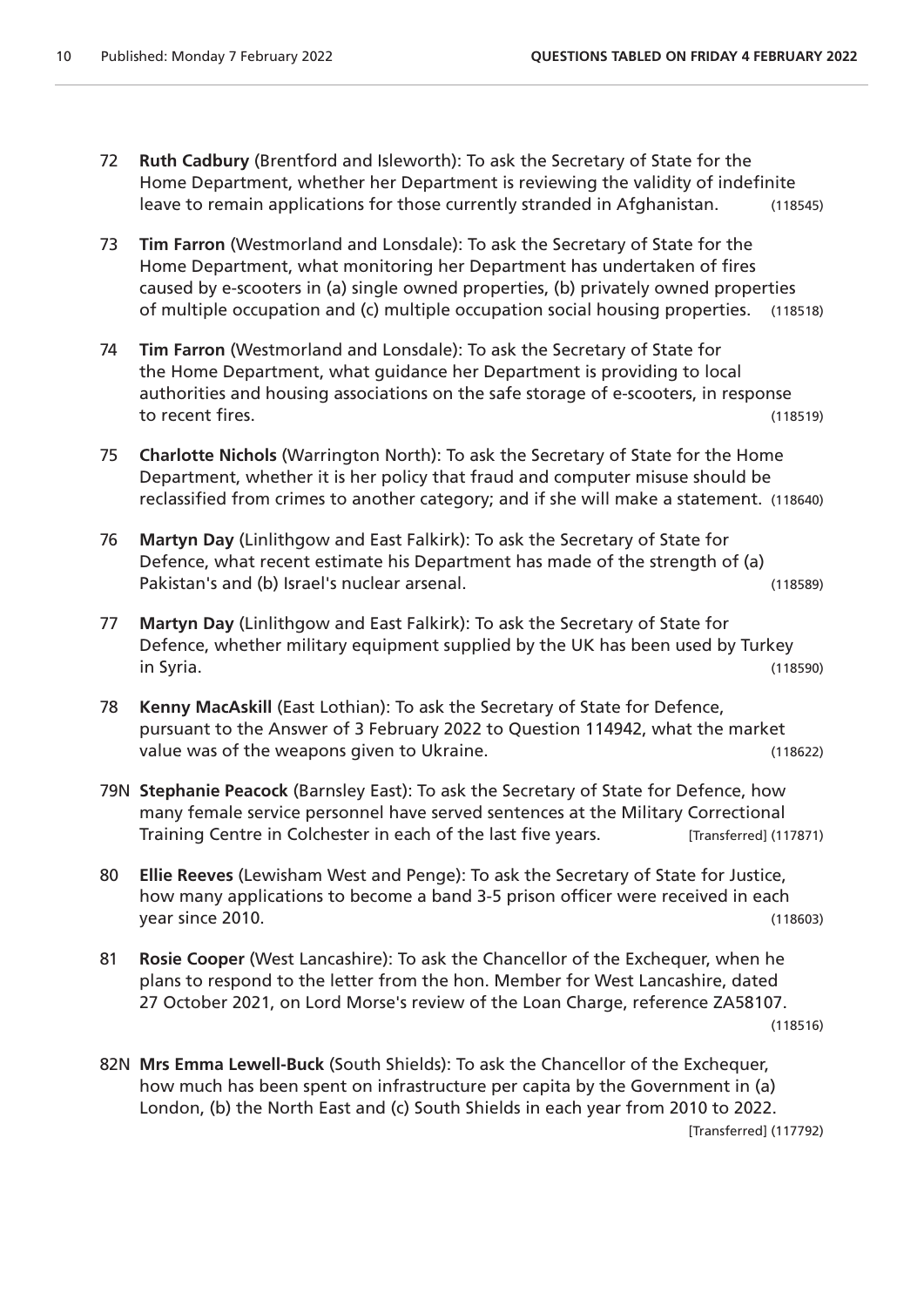| 83 | Charlotte Nichols (Warrington North): To ask the Chancellor of the Exchequer,<br>whether he has made an estimate of the potential amount of the Energy Bills<br>Rebate announced on 3 February 2022 that will be written off within a five-year<br>period.                                                                                                         | (118638) |
|----|--------------------------------------------------------------------------------------------------------------------------------------------------------------------------------------------------------------------------------------------------------------------------------------------------------------------------------------------------------------------|----------|
|    |                                                                                                                                                                                                                                                                                                                                                                    |          |
| 84 | Charlotte Nichols (Warrington North): To ask the Chancellor of the Exchequer,<br>what steps his Department is taking to ensure that the council tax rebate,<br>announced on 3 February, will be received by tenants whose council tax is paid in<br>the name of their landlord; and if he will make a statement.                                                   | (118639) |
| 85 | Catherine West (Hornsey and Wood Green): To ask the Chancellor of the<br>Exchequer, if he will make an assessment of the potential merits of changing the<br>repayable loan of £200 to assist households with increased energy prices into a<br>non-repayable grant in the event that energy and gas prices continue to rise in<br>2023-24.                        | (118593) |
| 86 | Catherine West (Hornsey and Wood Green): To ask the Chancellor of the<br>Exchequer, what steps he will take to ensure that the £150 one-off council tax<br>rebate will be given directly to renters and not to their landlords, in cases where<br>the tenant pays their council tax through their landlord and not directly.                                       | (118594) |
| 87 | Catherine West (Hornsey and Wood Green): To ask the Chancellor of the<br>Exchequer, how many and what proportion of renters pay their council tax<br>directly, rather than through their landlord.                                                                                                                                                                 | (118595) |
| 88 | Catherine West (Hornsey and Wood Green): To ask the Chancellor of the<br>Exchequer, how many and what proportion of renters pay their gas and electric<br>bills directly, rather than through their landlord.                                                                                                                                                      | (118596) |
| 89 | Catherine West (Hornsey and Wood Green): To ask the Chancellor of the<br>Exchequer, if he will provide additional financial support to low income<br>households to help with the rise of water bills from April 2022.                                                                                                                                              | (118598) |
| 90 | Beth Winter (Cynon Valley): To ask the Chancellor of the Exchequer, what<br>assessment he has made of the implications for his policies of the findings of the<br>Resolution Foundation of 3 February 2022 that lowest-income decile households<br>will see the energy bills as a share of their total spending rise to 10 per cent.                               | (118649) |
| 91 | Beth Winter (Cynon Valley): To ask the Chancellor of the Exchequer, what<br>assessment he has made of the implications for his policies of the findings of the<br>Resolution Foundation of 3 February 2022 that there will be an average fall in real<br>household disposable incomes of around £1,000 per household in 2022.                                      | (118650) |
| 92 | Beth Winter (Cynon Valley): To ask the Chancellor of the Exchequer, what<br>assessment he has made of the implications for his policies of the findings of<br>the Joseph Rowntree Foundation findings of 3 February 2022, that single adult<br>households on low incomes will spend 43 per cent on average of their income<br>after housing costs on energy bills. | (118651) |
|    |                                                                                                                                                                                                                                                                                                                                                                    |          |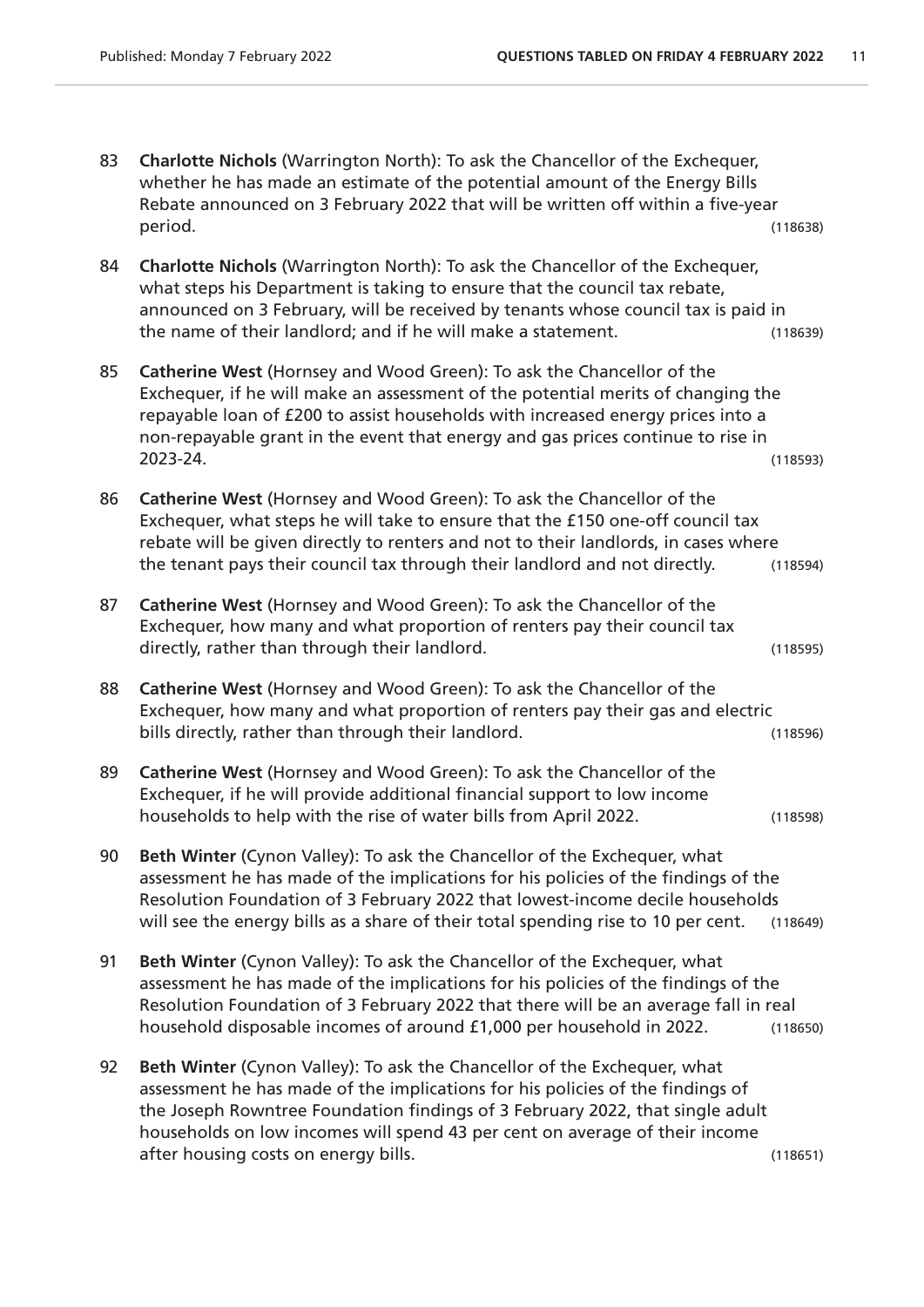93 **Beth Winter** (Cynon Valley): To ask the Chancellor of the Exchequer, what assessment he has made of the implications for his policies of the findings of the Joseph Rowntree Foundation of 3 February 2022, that lone parent families on low incomes will spend 22 per cent on average of their income after housing costs on energy bills. (118652)

### Questions for Answer on Wednesday 9 February

- 1N **Angela Rayner** (Ashton-under-Lyne): To ask the Chancellor of the Duchy of Lancaster and Minister for the Cabinet Office, whether he has made an estimate of the cost to the public purse of the Second Permanent Secretary's investigation into alleged gatherings on Government premises during covid-19 restrictions, as of 31 January 2022. (118538)
- 2N **Angela Rayner** (Ashton-under-Lyne): To ask the Chancellor of the Duchy of Lancaster and Minister for the Cabinet Office, pursuant to the Answer of 25 January 2021 to Question 107597, on Government Departments: Coronavirus, what guidance was issued to Cabinet Office staff on managing the risk of covid-19 in the workplace was in place as of 13 November 2020. (118539)
- 3N **Angela Rayner** (Ashton-under-Lyne): To ask the Chancellor of the Duchy of Lancaster and Minister for the Cabinet Office, with reference to the request from the Minister of State, Lord Agnew, of 25 September 2020, contained on page 40 of the Return to an Address of the Honourable the House of Commons, 17 November 2021, relating to Government contracts awarded to Randox Laboratories Ltd HC 1072, that proper international benchmarking of pricing for comparable tests take place over the next month, what benchmarking for covid-19 tests had been conducted by the end of October 2020. (118540)
- 4N **Angela Crawley** (Lanark and Hamilton East): To ask the Secretary of State for Business, Energy and Industrial Strategy, what plans he has to implement trials of a four-day working week in the UK public sector on similar basis to those underway in Scotland and Ireland. (118557)
- 5N **Angela Crawley** (Lanark and Hamilton East): To ask the Secretary of State for Business, Energy and Industrial Strategy, what assessment he has made of the potential contribution of a four-day working week to the Government's wider strategy for flexible working. (118558)
- 6N **Angela Crawley** (Lanark and Hamilton East): To ask the Secretary of State for Business, Energy and Industrial Strategy, what organisations and stakeholders he has met to discuss the potential merits of a four-day working week. (118559)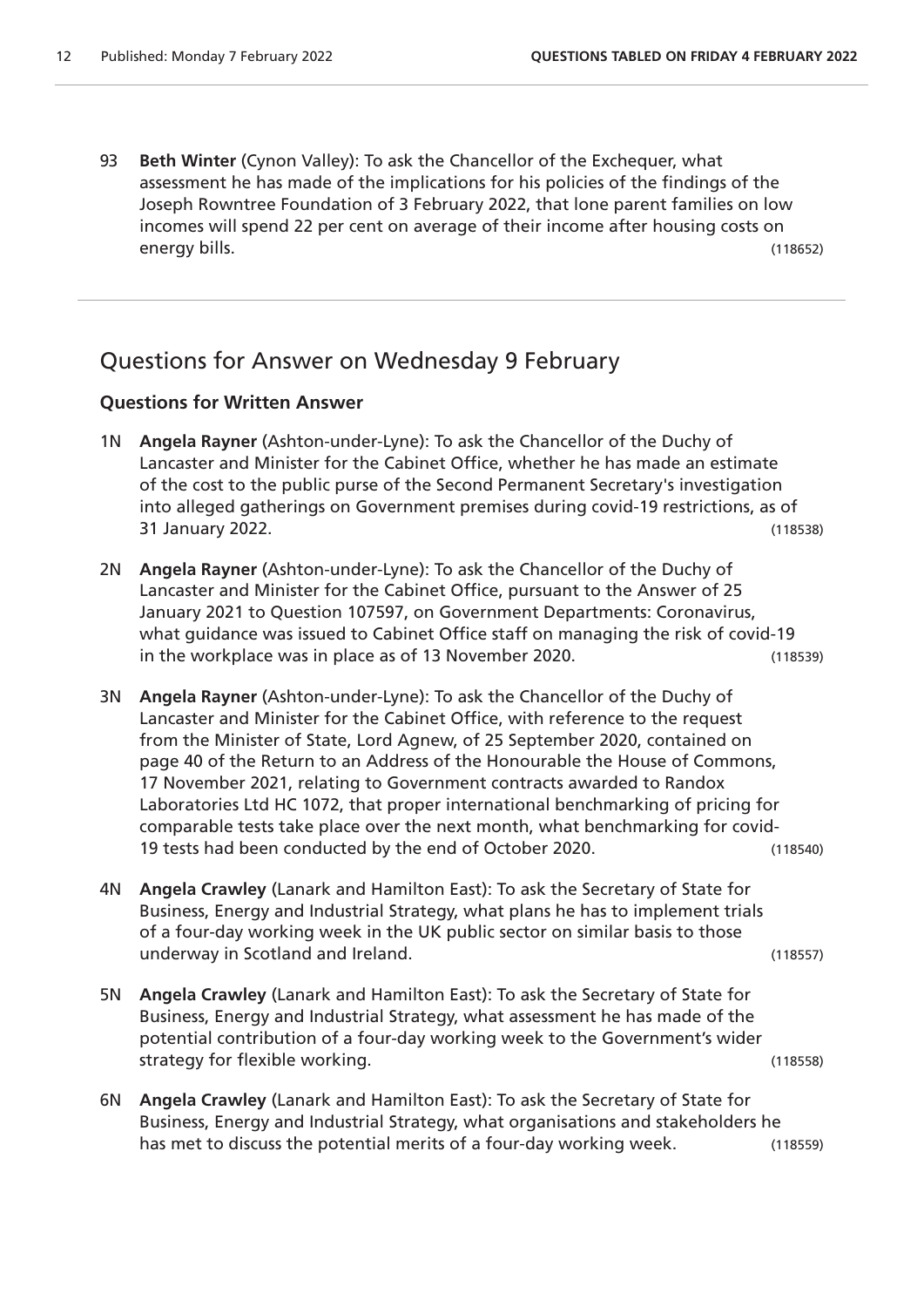- 7N **Alex Cunningham** (Stockton North): To ask the Secretary of State for Business, Energy and Industrial Strategy, whether he has plans to revoke EU Commission Regulation 2017/542 of 22 March 2017, amending Regulation (EC) No 1272/2008, named as Annex VIII to CLP, copied from EU law into UK law which governs poison centre notification requirements for hazardous chemical mixtures. (118535)
- 8N **Clive Lewis** (Norwich South): To ask the Secretary of State for Business, Energy and Industrial Strategy, whether his Department has had discussions with British Gas regarding (a) their closure of applications for the Warm Home Discount scheme for 2021-22 and (b) a date for reopening the scheme in 2022-23. (118591)
- 9N **Rachael Maskell** (York Central): To ask the Secretary of State for Business, Energy and Industrial Strategy, what assessment he has made of the potential merits of setting up a not-for-profit public energy company to offer energy tariffs to consumers. (118569)
- 10N **Valerie Vaz** (Walsall South): To ask the Secretary of State for Business, Energy and Industrial Strategy, whether he has held discussions with the UNK Accreditation Service regarding the provision of accreditation services to companies owned by the Myanmar military. (118530)
- 11N **Hywel Williams** (Arfon): To ask the Secretary of State for Business, Energy and Industrial Strategy, whether energy customers will have the ability to opt out of the energy bill discount scheme. (118511)
- 12N **Ian Blackford** (Ross, Skye and Lochaber): To ask the Secretary of State for Digital, Culture, Media and Sport, when constituents in the area of Strathcarron, post code IV54 8XU, will have fibre broadband connectivity. (118546)
- 13N **Yvonne Fovargue** (Makerfield): To ask the Secretary of State for Digital, Culture, Media and Sport, whether smart products sold on online marketplaces will be subject to the provisions of the Product Security and Telecommunications Infrastructure Bill. (118527)
- 14N **Yvonne Fovargue** (Makerfield): To ask the Secretary of State for Digital, Culture, Media and Sport, whether she plans to include provisions for when a smart product is recalled within the Product Security and Telecommunications Infrastructure Bill. (118528)
- 15N **Conor McGinn** (St Helens North): To ask the Secretary of State for Education, what plans his Department has regarding the inclusion of RSL vocational qualifications, specifically at levels 1 and 2, in future school and college performance measures; and if he will make a statement. (118551)
- 16N **Anne Marie Morris** (Newton Abbot): To ask the Secretary of State for Education, for what reason local authorities with higher attainment outcomes designated as Opportunity Areas were chosen as Education Investment Areas ahead of local authorities with lower attainment outcomes. (118536)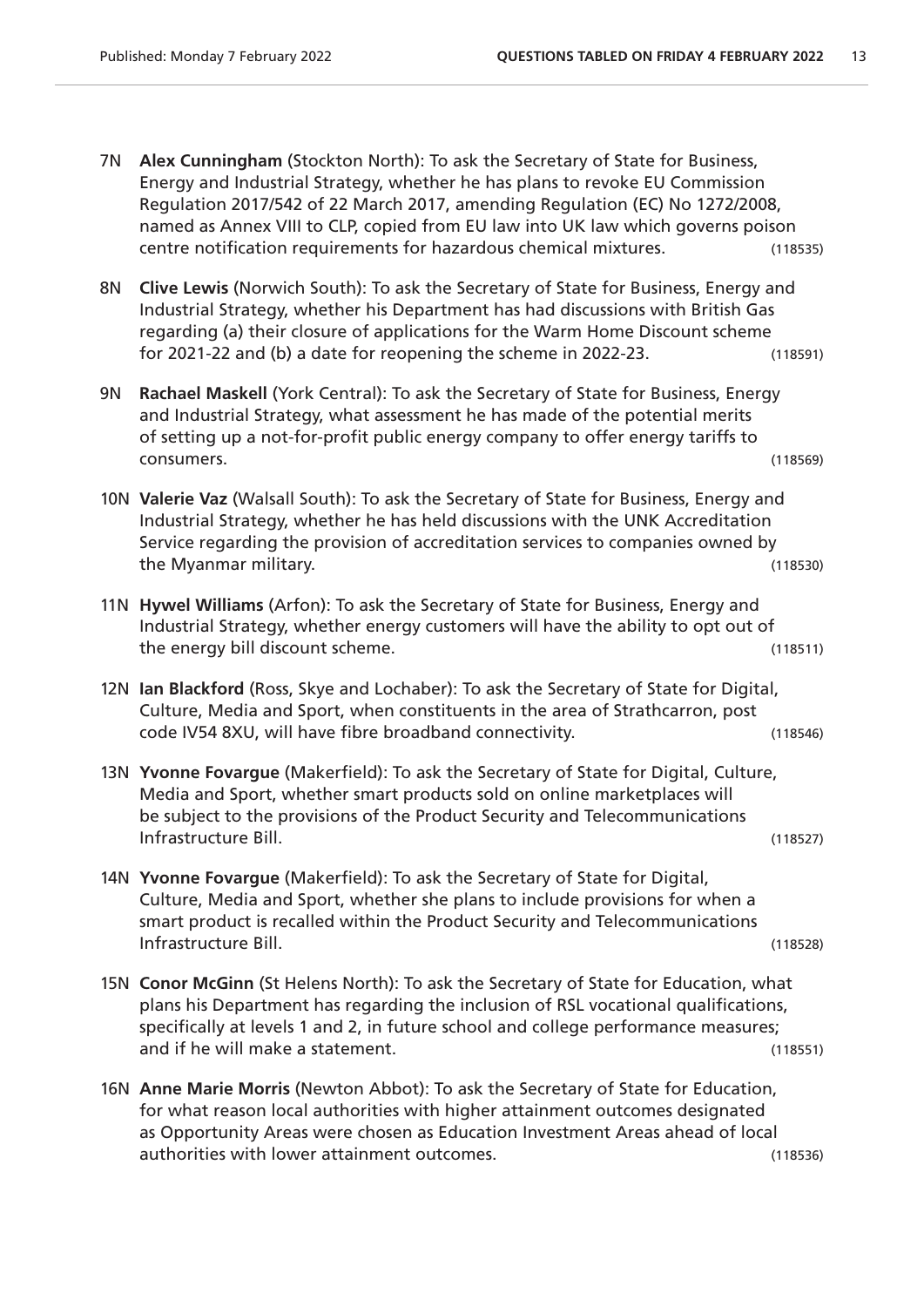17N **Anne Marie Morris** (Newton Abbot): To ask the Secretary of State for Education, for what reason Devon was not selected as one of the 55 Education Investment Areas despite ranking within the top 55 areas with the lowest Standardised KS2 and KS4 composite measure. (118537) 18N **Bell Ribeiro-Addy** (Streatham): To ask the Secretary of State for Education, whether his Department has made an assessment of the potential relationship between the quality of school lunches and levels of eating disorders among people under 18. (118617) 19N **Bell Ribeiro-Addy** (Streatham): To ask the Secretary of State for Education, what assessment his Department has made of the potential relationship between examinations and levels of depression and anxiety among people under 18. (118618) 20N **Jim McMahon** (Oldham West and Royton): To ask the Secretary of State for Environment, Food and Rural Affairs, what steps the Government is taking to ensure that the National Food Strategy prioritises the affordability of food and the resilience of the food supply chain, alongside the necessary health and environmental outcomes. (118600) 21N **Jim McMahon** (Oldham West and Royton): To ask the Secretary of State for Environment, Food and Rural Affairs, when eco-modulation fees for Extended Producer Responsibility will be announced to allow industry to invest in the right packaging solutions. (118601) 22N **Peter Grant** (Glenrothes): To ask the Secretary of State for Transport, if he will provide the latest performance statistics for the Driver and Vehicle Licensing Agency against each of the targets given in sections 1.1 to 1.4 of DVLA's Business

Plan for 2021-22. (118552)

- 23N **Peter Grant** (Glenrothes): To ask the Secretary of State for Transport, what proportion of online applications for a driving licence, where further information on the applicant's medical condition is required from a GP or other health professional, have been completed within three working days for the period since 1 April 2021. (118553)
- 24N **Peter Grant** (Glenrothes): To ask the Secretary of State for Transport, what proportion of postal applications for a driving licence, where further information on the applicant's medical condition is required from a GP or other health professional, have been completed within ten working days for the period since 1 April 2021. (118554)
- 25N **Peter Grant** (Glenrothes): To ask the Secretary of State for Transport, what proportion of postal applications for a vocational driving licence, where further information on the applicant's medical condition is required from a GP or other health professional, have been completed within ten working days for the period since 1 April 2021. (118555)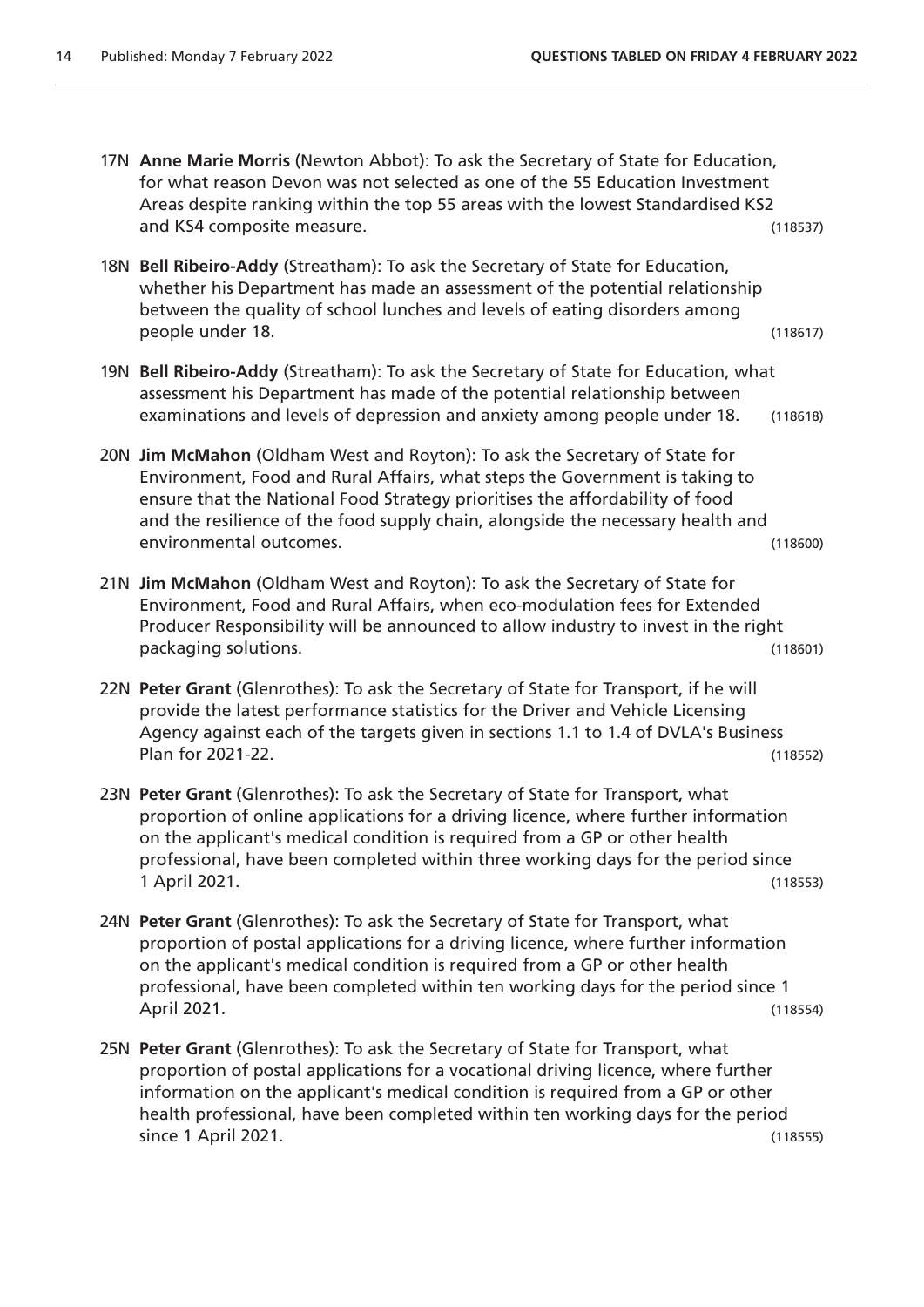- 26N **Peter Grant** (Glenrothes): To ask the Secretary of State for Transport, what proportion of postal applications for a driving licence, where further information on the applicant's medical condition is required from a GP or other health professional, have been completed within ten weeks for the period since 1 April 2021. (118556)
- 27N **Layla Moran** (Oxford West and Abingdon): To ask the Secretary of State for Transport, whether an impact assessment has been produced regarding the withdrawal of Bus Recovery Grant funding on bus companies. (118609)
- 28N **Layla Moran** (Oxford West and Abingdon): To ask the Secretary of State for Transport, what discussions he has had with relevant stakeholders on extending the Bus Recovery Grant to (a) 1 October 2022 and (b) 31 December 2022. (118611)
- 29N **Layla Moran** (Oxford West and Abingdon): To ask the Secretary of State for Transport, what estimate he has made of the amount of Bus Recovery Grant funding issued in (a) England, (b) Oxfordshire and (c) each local authority in Oxfordshire. (118612)
- 30N **Alan Brown** (Kilmarnock and Loudoun): To ask the Secretary of State for Work and Pensions, what assessment the Government has made of the implications for its policies of the findings of Action for Children's Coronavirus during Childhood report, published in October 2020. (118561)
- 31N **Alan Brown** (Kilmarnock and Loudoun): To ask the Secretary of State for Work and Pensions, whether the Government has a strategy for tackling child poverty. (118563)
- 32N **Alan Brown** (Kilmarnock and Loudoun): To ask the Secretary of State for Work and Pensions, whether the Government has a cross-departmental strategy to reduce child poverty. (118564)
- 33N **Alan Brown** (Kilmarnock and Loudoun): To ask the Secretary of State for Work and Pensions, whether the Government has made an assessment of the potential merits of reinstating the cross-departmental Child Poverty Unit, that was jointly sponsored by her Department, HM Treasury and the Department for Education, and was abolished in 2017. (118565)
- 34N **Dan Carden** (Liverpool, Walton): To ask the Secretary of State for Health and Social Care, with reference to the Department of Health and Social Care Annual Report and Accounts 2020-21, Paragraph 212, how much of the £8.7 billion loss to the public purse on (a) items not suitable for any use, (b) items not suitable for use in the NHS, (c) changes in market price and (d) excess stock was borne as a result of contracts which were awarded via the high priority lane. (118608)
- 35N **Stella Creasy** (Walthamstow): To ask the Secretary of State for Health and Social Care, how many patients have been admitted to NHS hospitals from private hospitals in each of the last 30 months. (118533)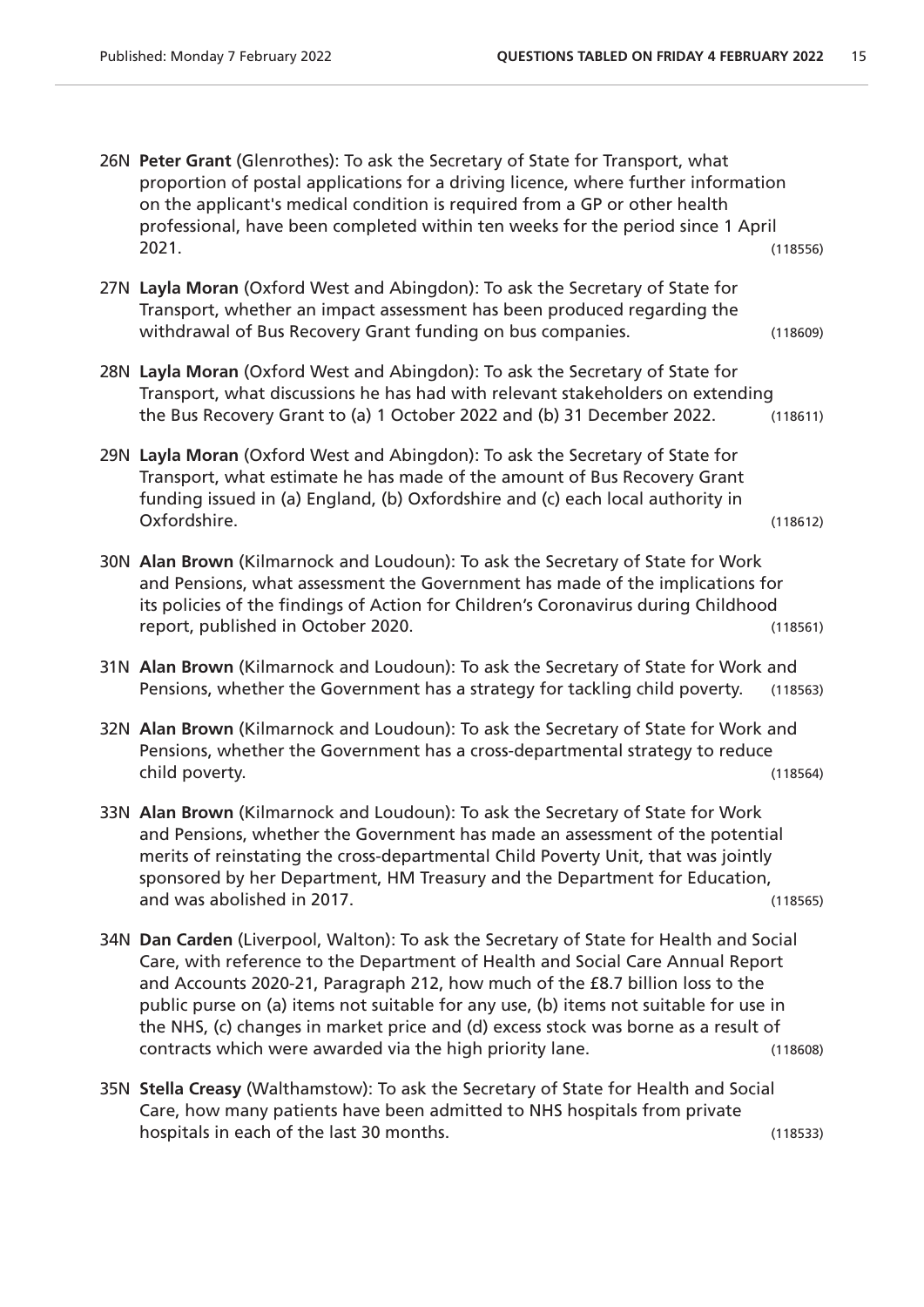- 36N **Alex Cunningham** (Stockton North): To ask the Secretary of State for Health and Social Care, whether the approved Novavax vaccine will be manufactured at the Fujifilm plant in Billingham. (118534)
- 37N **Darren Jones** (Bristol North West): To ask the Secretary of State for Health and Social Care, what assessment his Department has made of the potential merits of providing an annual health check for those people diagnosed with Autism Spectrum Disorder (ASD) who may not be independently able to identify other health issues. (118604)
- 38N **Layla Moran** (Oxford West and Abingdon): To ask the Secretary of State for Health and Social Care, if he will publish a report of the Bilateral Scientific Summit; and if he will provide additional resources to support the UK's role in any new UK-US shared plan for action resulting from that Summit. (118610)
- 39N **Layla Moran** (Oxford West and Abingdon): To ask the Secretary of State for Health and Social Care, whether any suppliers of PPE items procured by the Government use factories based in Xinjiang as part of their supply chain. (118613)
- 40N **Angela Rayner** (Ashton-under-Lyne): To ask the Secretary of State for Health and Social Care, with reference to the request from the Cabinet Office of 25 September 2020, contained on pages 38-39 of the Return to an Address of the Honourable the House of Commons relating to Government contracts awarded to Randox Laboratories Ltd, 17 November 2021, HC1072, that his Department initiate a competitive process in time for new contracts to be let from March 2021, whether a competitive tendering process for covid-19 procurement had been initiated by that date. (118541)
- 41N **Angela Rayner** (Ashton-under-Lyne): To ask the Secretary of State for Health and Social Care, with reference to the Return to an Address of the Honourable the House of Commons for specified minutes, notes, and correspondence relating to Government contracts awarded to Randox Laboratories Ltd, HC1072, laid before the House on 17 November 2021, whether his Department searched for relevant WhatsApp messages (a) to or (b) from the former Parliamentary Under Secretary for Innovation, Lord Bethell, in meeting the terms of the Humble Address. (118542)
- 42N **Bell Ribeiro-Addy** (Streatham): To ask the Secretary of State for Health and Social Care, what estimate his Department has made of the number of children who live in insecure housing who have been referred to specialist care for serious mental health problems. (118615)
- 43N **Bell Ribeiro-Addy** (Streatham): To ask the Secretary of State for Health and Social Care, what estimate his Department has made of the number of asylum children who live in hotel accommodation who have been referred to specialist care for serious mental health problems. (118616)
- 44N **Munira Wilson** (Twickenham): To ask the Secretary of State for Health and Social Care, whether his Department has (a) commissioned research on and (b) allocated funding to research on Triple Negative Breast Cancer. (118623)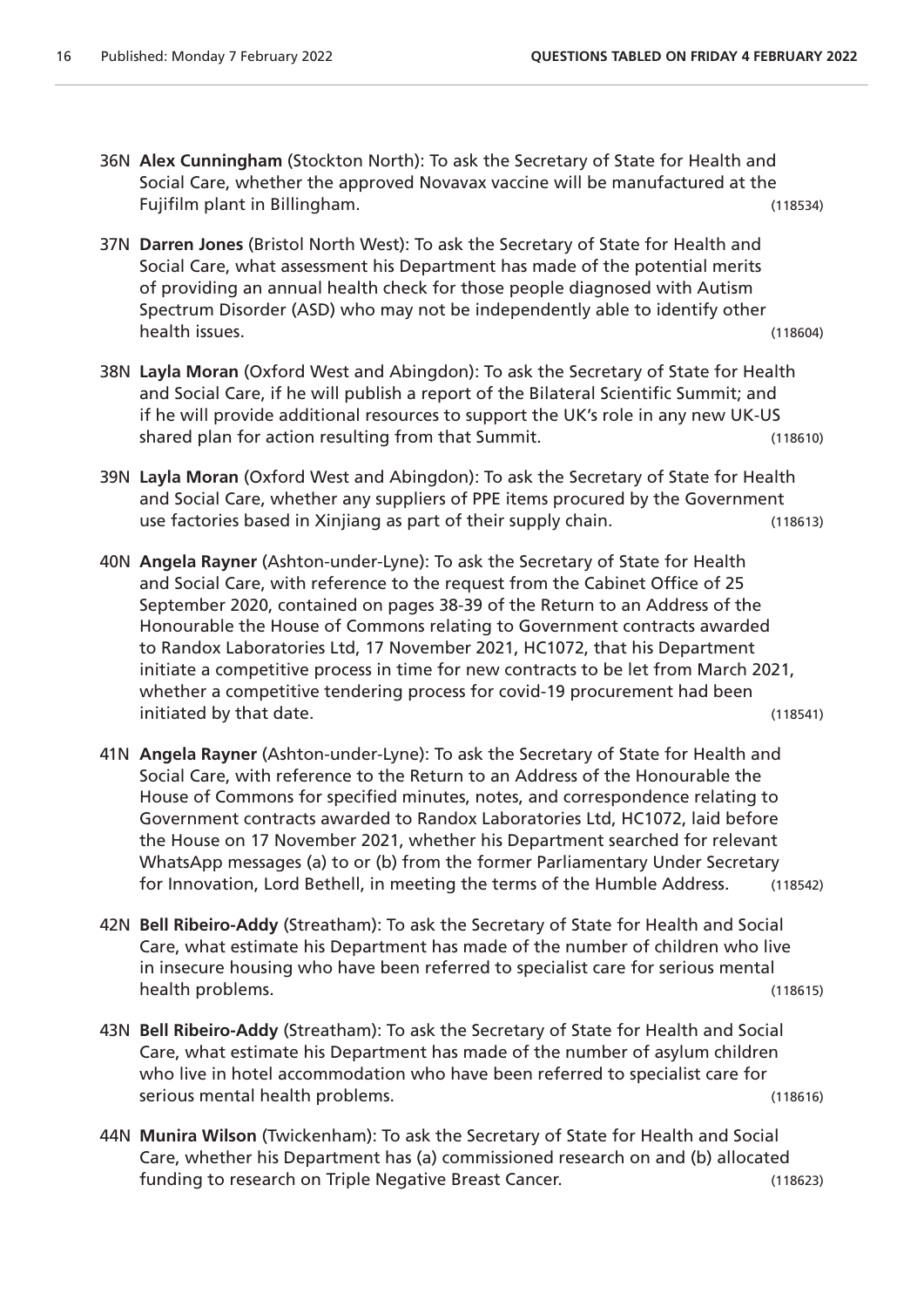- 45N **Valerie Vaz** (Walsall South): To ask the Secretary of State for Foreign, Commonwealth and Development Affairs, whether she is taking steps to deport the Myanmar military attache loyal to the Burmese military regime from the UK. (118531)
- 46N **Valerie Vaz** (Walsall South): To ask the Secretary of State for Foreign, Commonwealth and Development Affairs, how much Government funding is currently provided to Myanmar civil society organisations documenting Human Rights violations; and if she will increase funding to the human rights defenders and civil society organisations in Myanmar that are collecting evidence of the Myanmar military activities. (118532)
- 47N **Catherine West** (Hornsey and Wood Green): To ask the Secretary of State for Foreign, Commonwealth and Development Affairs, what recent assessment she has made of effect of the use of British and Commonwealth judges in cases relating to the National Security Law in Hong Kong on the independence of the judiciary. (118597)
- 48N **Wayne David** (Caerphilly): To ask the Secretary of State for the Home Department, what written assurances her Department has given to international NGOs operating in Gaza that the proscription of Hamas as a terrorist organisation will not adversely affect their work. (118512)
- 49N **Rachael Maskell** (York Central): To ask the Secretary of State for the Home Department, what steps she is taking to help ensure more crimes of sexual violence go to trial. (118577)
- 50N **Rachael Maskell** (York Central): To ask the Secretary of State for the Home Department, what recent assessment she has made of the effectiveness of the police in handling accusations of crimes of sexual violence. (118578)
- 51N **John Healey** (Wentworth and Dearne): To ask the Secretary of State for Defence, what the annual budget was for the Defence Infrastructure Organisation, in each year since 2010. (118502)
- 52N **John Healey** (Wentworth and Dearne): To ask the Secretary of State for Defence, how much money his Department has spent on litigation in respect of failures to upgrade military accommodation and housing in each year since 2010. (118503)
- 53N **Alan Brown** (Kilmarnock and Loudoun): To ask the Chancellor of the Exchequer, what impact assessment has been undertaken of the numbers of households which will be classed as being in fuel poverty due to the energy cap rise (a) without any mitigation measures and (b) with the mitigation measures announced on 3 February 2022. (118560)
- 54N **Rachael Maskell** (York Central): To ask the Chancellor of the Exchequer, if he will make an assessment of the potential effect of making a further uplift in the rate of the state pension on the level of pensioner poverty as a result of increases in the cost of domestic energy. (118575)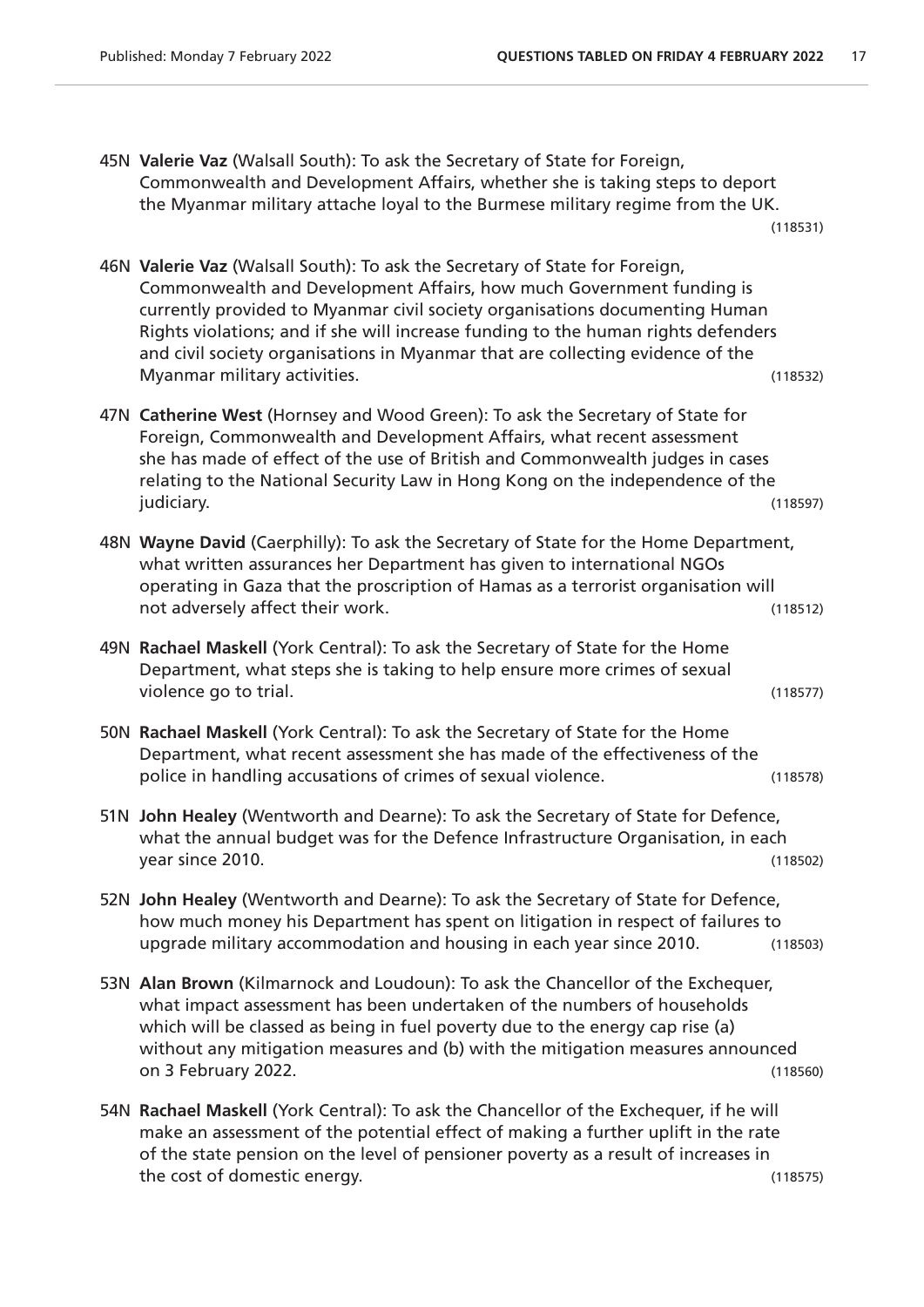55N **Sir Desmond Swayne** (New Forest West): To ask the Chancellor of the Exchequer, if he will (a) make an assessment of the disputed interpretation HMRC has placed on the scope of the agreement between HMRC and Roadchef Employee Benefit Trustees, arrived at by mediation and (b) take steps to resolve that matter. (118501) 56N **Beth Winter** (Cynon Valley): To ask the Chancellor of the Exchequer, what assessment he has made of the implications for his policies of the statement of the Governor of the Bank of England of 3 February 2022 on the need to see moderation of wage rises. (118644) 57N **Beth Winter** (Cynon Valley): To ask the Chancellor of the Exchequer, what assessment he has made of the implications for his policies of the findings of the Bank of England Monetary Policy Report of 3 February 2022, that pay has risen by less than prices, such that households real incomes are being squeezed. (118645) 58N **Beth Winter** (Cynon Valley): To ask the Chancellor of the Exchequer, what assessment he has made of the implications for his policies of the findings of the Bank of England Monetary Policy Report of 3 February 2022, that real post-tax labour income will fall by 2 per cent in 2022. (118646) 59N **Beth Winter** (Cynon Valley): To ask the Chancellor of the Exchequer, with reference to the Bank of England Monetary Policy Report of 3 February 2022, what steps he is taking with regard to firms passing through increases in wage costs to prices. (118647) 60N **Beth Winter** (Cynon Valley): To ask the Chancellor of the Exchequer, with reference to the Bank of England Monetary Policy Report of 3 February 2022 projection of a 7.25 per cent inflation rate in April, what steps he is taking to prevent a fall in real incomes. (118648) 61N **Rachael Maskell** (York Central): To ask the Minister for Women and Equalities, if the Government will develop an app to support women who have experienced sexual harassment or violence to provide advice and navigate them to support services. (118576)

## Questions for Answer on Thursday 10 February

### **Questions for Written Answer**

1N **Margaret Greenwood** (Wirral West): To ask the Secretary of State for Education, how many weeks of work-focused study a universal credit recipient can undertake without losing their entitlement; what criteria were used to decide how many weeks of work-focused study a universal credit recipient can undertake without losing their entitlement; and what criteria are set out in guidance for Jobcentre Plus advisors to assist them in deciding whether a universal credit recipient can undertake work-focused study without losing their entitlement. (118547)